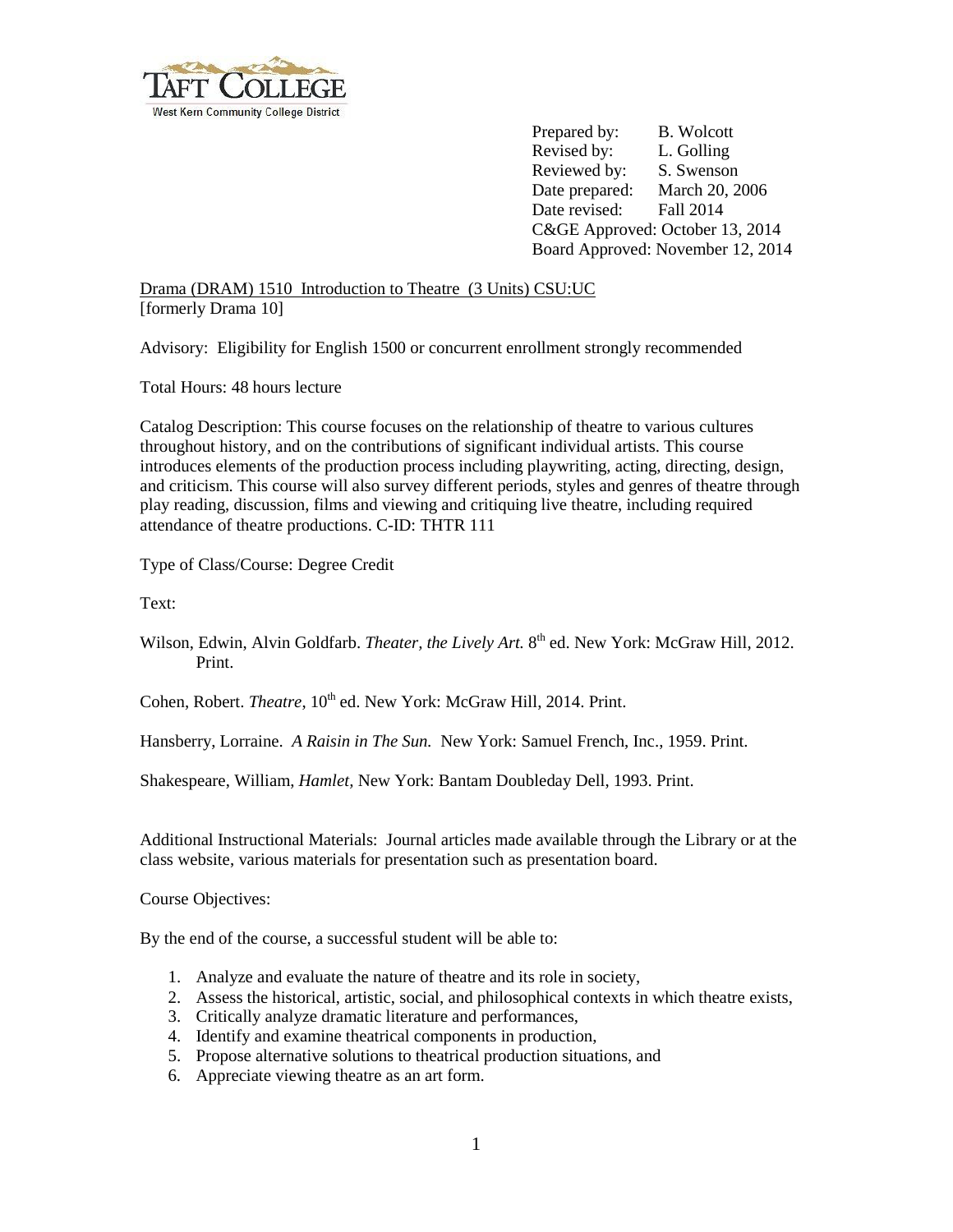

Course Scope and Content:

| Unit I    | What is Theatre?<br>A. The Theatre Building<br>B. The Company, or Troupe of Players<br>C. The Occupation of Theatre<br>D. Classifying Plays<br>E. Dramaturgy: The Construction of Drama and the Dramatic Performance                                                                                                                                                                                                                                    |
|-----------|---------------------------------------------------------------------------------------------------------------------------------------------------------------------------------------------------------------------------------------------------------------------------------------------------------------------------------------------------------------------------------------------------------------------------------------------------------|
| Unit II   | The Ancients<br>A. Ritual, Storytelling, Shamanism<br>B. The Beginnings of Traditional Drama<br>C. The Greek Theatre<br>1. Origins and Evolution<br>2. The Birth of the Dythramb<br>3. The Classic Period<br>4. The Theatron, The Spectacle, The City Dionysia<br>5. Greek Plays and Playwrights: Aeschylus, Sophecles, Euripedes<br>D. The Roman Theatre<br>1. Roman Plays and Playwrights: Terrance, Plautus, Seneca<br>2. Origins of Domestic Comedy |
| Unit III  | The Middle Ages<br>A. Out of the Church<br><b>B.</b> The York Cycle<br>C. Medieval Morality Plays                                                                                                                                                                                                                                                                                                                                                       |
| Unit IV   | The Renaissance<br>A. The Shakespearean Era and Elizabethan London<br>B. The Plays of Shakespeare<br>C. Renaissance Theatre in Italy and Spain                                                                                                                                                                                                                                                                                                          |
| Unit V    | The Theatre of Asia<br>A. The Drama of India<br>B. Chinese Opera: Xiqu<br>C. The Drama of Japan<br>D. Asian Theatre Today                                                                                                                                                                                                                                                                                                                               |
| Unit VI   | The Royal Era<br>A. Theatre for Courts and Kings<br><b>B.</b> The French Theatre<br>C. England: Restoration Theatre                                                                                                                                                                                                                                                                                                                                     |
| Unit VII  | The Modern Theatre: Realism<br>A. Romantic Beginnings<br>B. Realism: Likeness to Life<br>C. American Realism                                                                                                                                                                                                                                                                                                                                            |
| Unit VIII | The Modern Theatre: Antirealism<br>A. Symbolist Beginnings                                                                                                                                                                                                                                                                                                                                                                                              |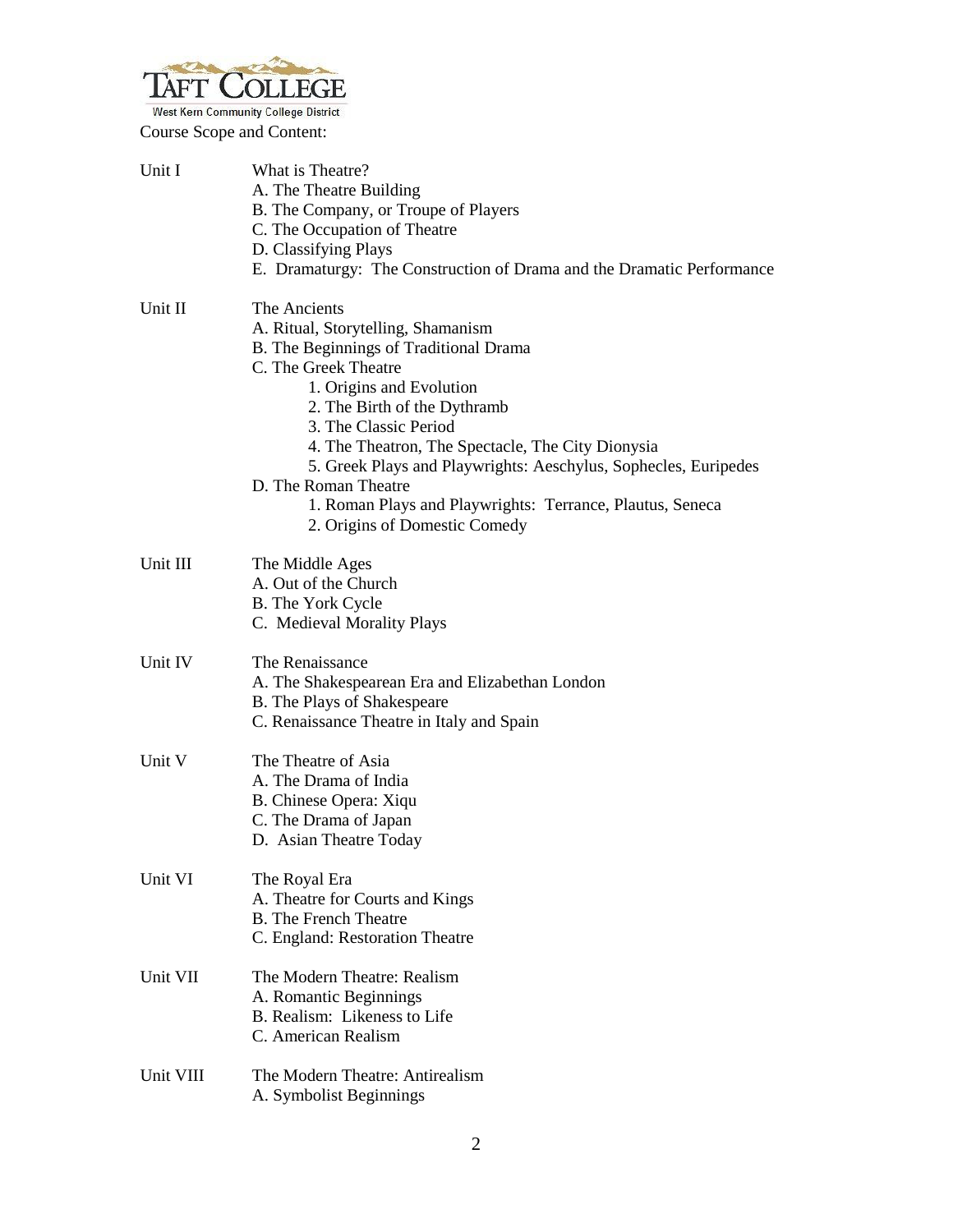

|           | B. The Era of Isms<br>C. Postwar Alienation and Absurdity<br>D. Future directions in Anti-realistic Theatre                                       |
|-----------|---------------------------------------------------------------------------------------------------------------------------------------------------|
| Unit IX   | The Actor<br>A. What is Acting<br><b>B.</b> The Stanislavsky Legacy<br>C. The Actor's Routine                                                     |
| Unit X    | The Playwright<br>A. The Qualities of Fine Plays<br>B. The Playwright's Process                                                                   |
| Unit XI   | Designers and Technicians<br>A The Design Process<br><b>B.</b> Scenery<br>C. Lighting<br>D. Costumes and Makeup<br>E. Sound<br>F. Special Effects |
| Unit XII  | The Director<br>A. A Historical Overview<br><b>B.</b> The Directing Process                                                                       |
| Unit XIII | The Critic<br>A. Critical Perspective<br><b>B.</b> Critical Focus                                                                                 |

Learning Activities Required Outside of Class:

The students in this class will spend a minimum of 6 hours per week outside of the regular class time doing the following:

- 1. Reading the assigned readings in the text, plays and journal articles
- 2. Studying for the quizzes and exams<br>3. Researching the individual topic for
- Researching the individual topic for the presentation or paper
- 4. Creating a design project of a theatrical text, which will include the elements of costume, lighting, set, sound design, and casting choices.

Methods of Instruction:

- 1. Class discussion on the current topics
- 2. Small group work on a group presentation
- 3. Field trips to attend live theatrical performances

Methods of Evaluation: